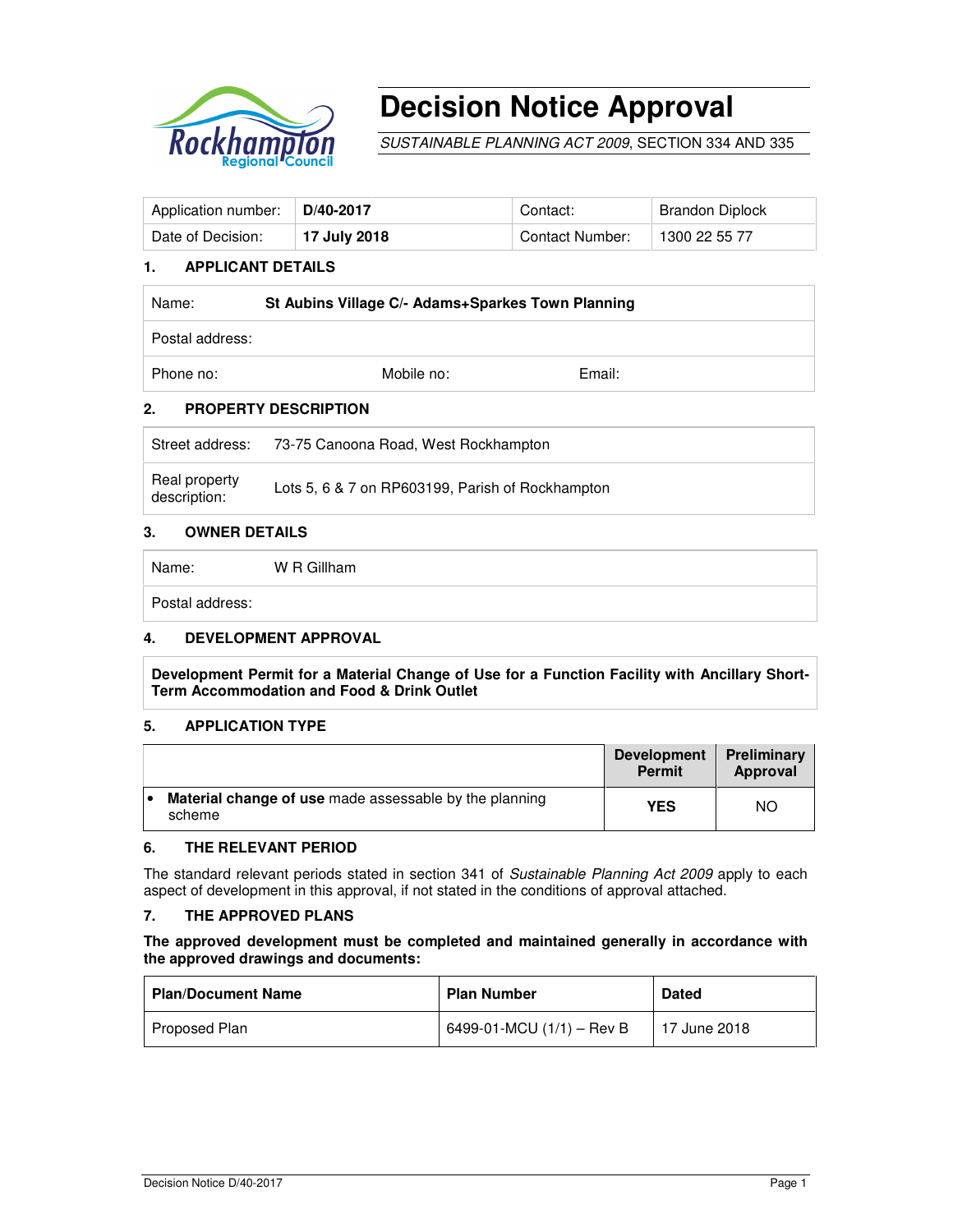#### **8. FURTHER DEVELOPMENT PERMITS REQUIRED**

| Type of development permit required | Subject of the required development permit |
|-------------------------------------|--------------------------------------------|
| <b>Operational Works</b>            | <b>Access and Parking Works</b>            |
|                                     | Site Works                                 |
|                                     | Allotment Drainage                         |

#### **9. SUPERSEDED PLANNING SCHEME** NO

#### **10. REFERRAL AGENCIES**

The following Referral Agencies were activated by this application.

**Referrals – Other development made assessable under schedule 3 (whether or not the development is also assessable under a planning scheme, temporary local planning instrument or preliminary approval to which section 242 of the Sustainable Planning Act applies)** 

|    | For an application<br>involving                                                                                     | Name of agency                                                                                                                                                                     | <b>Status</b>         | <b>Address</b>                                                                                             |
|----|---------------------------------------------------------------------------------------------------------------------|------------------------------------------------------------------------------------------------------------------------------------------------------------------------------------|-----------------------|------------------------------------------------------------------------------------------------------------|
|    | <b>QUEENSLAND HERITAGE PLACE</b>                                                                                    |                                                                                                                                                                                    |                       |                                                                                                            |
| 19 | Development on a<br>Queensland<br>heritage place made<br>assessable under<br>schedule 3, part 1, table<br>5, item 2 | Department of State<br>Development,<br>Manufacturing,<br>Infrastructure and Planning<br>(Previously known as<br>Department of Infrastructure,<br>Local Government and<br>Planning) | Concurrence<br>Agency | Online:<br>https://prod2.dev-<br>assess.gld.gov.au/suite/<br>Postal:<br>PO Box 113<br>Rockhampton Qld 4700 |

#### **11. SUBMISSIONS** NIL

#### **12. RIGHTS OF APPEAL**

Rights of appeal in relation to this application are attached.

#### **13. WHEN THE DEVELOPMENT APPROVAL TAKES EFFECT**

This development approval takes effect:

- From the time the decision notice is given – if there is no submitter and the applicant does not appeal the decision to the court.

Or

When the submitter's appeal period ends  $-$  if there is a submitter and the applicant does not appeal the decision to the court.

Or

Subject to the decision of the court, when the appeal is finally decided – if an appeal is made to the court.

This approval will lapse unless substantially commenced within the above stated relevant periods (refer to sections 339 and 340 of Sustainable Planning Act 2009 for further details).

#### **14. ASSESSMENT MANAGER**

| Name: | Tarnya Fitzgibbon             | Signature: | Date: 18 July 2018 |
|-------|-------------------------------|------------|--------------------|
|       | <b>COORDINATOR</b>            |            |                    |
|       | <b>DEVELOPMENT ASSESSMENT</b> |            |                    |

C/C. Department of Infrastructure, Local Government and Planning - RockhamptonSARA@dsdmip.qld.gov.au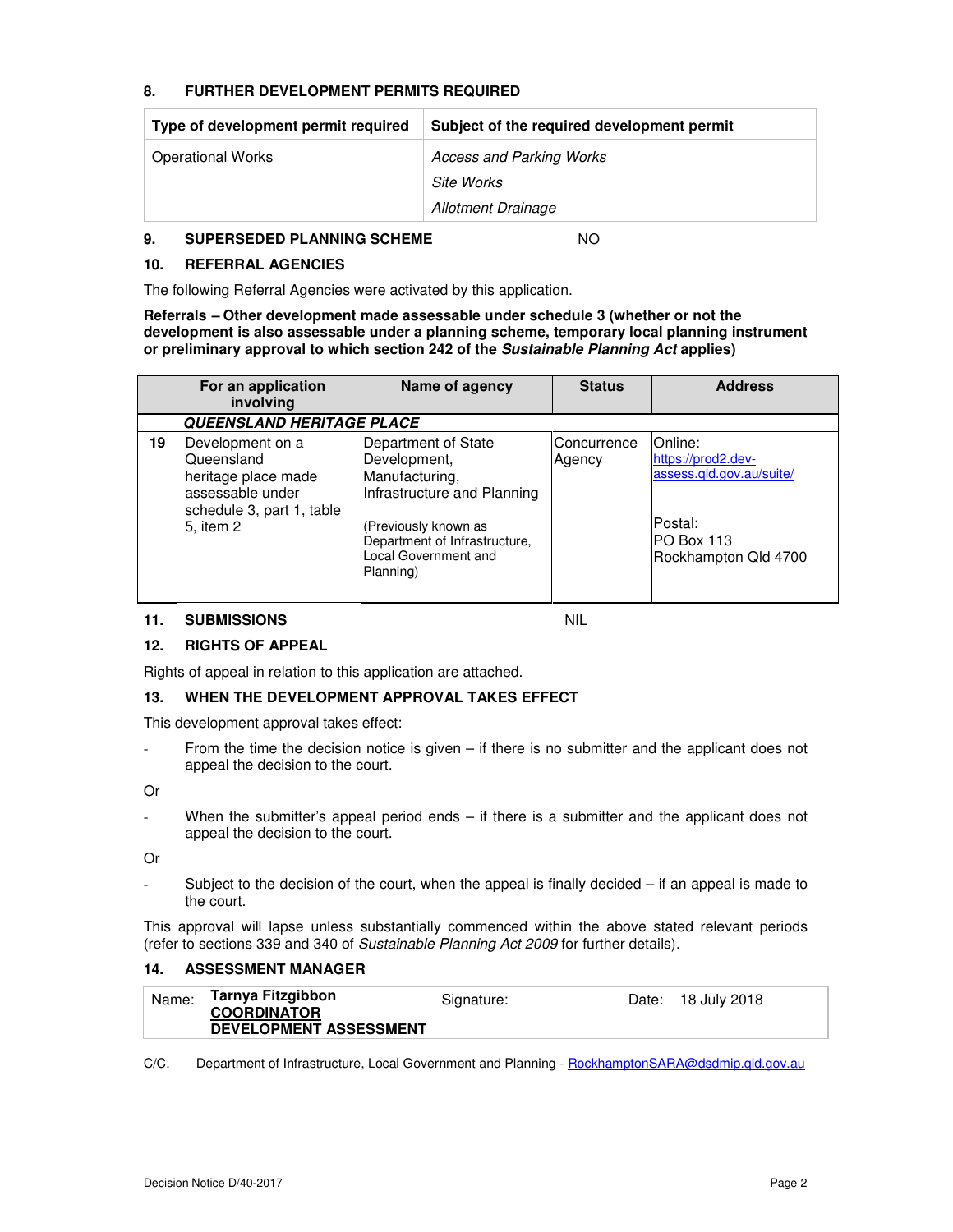

# **Rockhampton Regional Council Conditions**

SUSTAINABLE PLANNING ACT 2009, SECTION 335

# 1.0 ADMINISTRATION

- 1.1 The Developer and his employee, agent, contractor or invitee is responsible for ensuring compliance with the conditions of this development approval.
- 1.2 Where these Conditions refer to "Council" in relation to requiring Council to approve or to be satisfied as to any matter, or conferring on the Council a function, power or discretion, that role may be fulfilled in whole or in part by a delegate appointed for that purpose by the Council.
- 1.3 All conditions, works, or requirements of this development approval must be undertaken, completed, and be accompanied by a Compliance Certificate for any operational works required by this development approval:
	- 1.3.1 to Council's satisfaction;
	- 1.3.2 at no cost to Council; and
	- 1.3.3 prior to the commencement of the use.

unless otherwise stated.

- 1.4 Infrastructure requirements of this development approval must be contributed to the relevant authorities, where applicable, at no cost to Council, prior to the commencement of the use, unless otherwise stated.
- 1.5 The following further Development Permits must be obtained prior to the commencement of any works associated with their purposes:
	- 1.5.1 Operational Works:
		- (i) Access and Parking Works;
		- (ii) Allotment Drainage; and
		- (iii) Site Works.
- 1.6 All Development Permits for Operational Works must be obtained prior to the commencement of the use.
- 1.7 All works must be designed, constructed and maintained in accordance with the relevant Council policies, guidelines and standards, unless otherwise stated.
- 1.8 All engineering drawings/specifications, design and construction works must be in accordance with the requirements of the relevant Australian Standards and must be approved, supervised and certified by a Registered Professional Engineer of Queensland.
- 1.9 An easement must be registered over Lot 7 on RP603199 in favour of Lots 5 and 6 on RP603199 to allow vehicle access and parking to the development.
- 1.10 Where Lot 7 on RP603199 changes ownership and requires the removal of the approved access and parking arrangement, a new plan outlining the proposed changes is to be submitted to Council for approval.
- 2.0 APPROVED PLANS AND DOCUMENTS
- 2.1 The approved development must be completed and maintained generally in accordance with the approved plans and documents, except where amended by any condition of this development approval: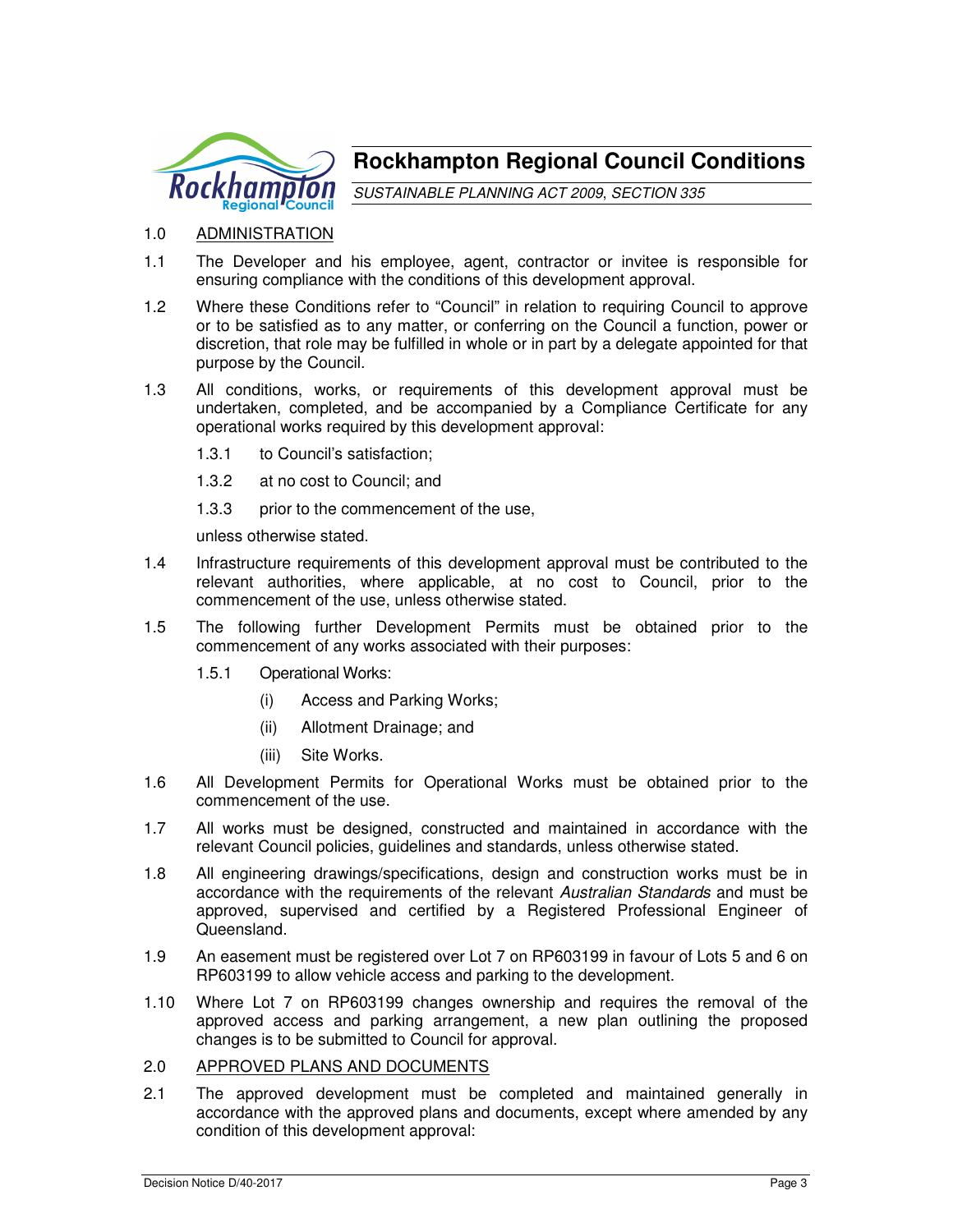| <b>Plan/Document Name</b> | <b>Plan/Document Reference</b> | Dated        |
|---------------------------|--------------------------------|--------------|
| Proposed Plan             | 6499-01-MCU $(1/1)$ – Rev B    | 17 June 2018 |

- 2.2 Where there is any conflict between the conditions of this development approval and the details shown on the approved plans and documents, the conditions of this development approval must prevail.
- 2.3 Where conditions require the above plans or documents to be amended, the revised document(s) must be submitted for approval by Council prior to the submission of an application for a Development Permit for Operational Works.

#### 3.0 ACCESS AND PARKING WORKS

- 3.1 A Development Permit for Operational Works (access and parking works) must be obtained prior to the commencement of any access and parking works on the development site.
- 3.2 All access and parking works must be designed and constructed in accordance with the approved plans (refer to condition 2.1), Capricorn Municipal Development Guidelines, Australian Standard AS2890 "Parking facilities" and the provisions of a Development Permit for Operational Works (access and parking works).
- 3.3 Proposed new access from Canoona Road to the car parking area on Lot 7 RP603199 must comply with the requirements of the Capricorn Municipal Development Guidelines.
- 3.4 The existing access from Kalare Street to the development must be upgraded to comply with the requirements of the Capricorn Municipal Development Guidelines.
- 3.5 All internal access, parking and vehicle manoeuvring areas must be constructed of Type 2 Unbound material, Subtype 2.5, with minimum California Bearing Ratio (soaked) of 15. All surfaces must be constructed, operated and maintained in a manner that no significant impact on the amenity of adjoining premises or the surrounding area is caused due to the emission of dust or results in sediment laden water.
- 3.6 When Council receive dust complaints, Council will conduct nuisance monitoring, to investigate any genuine complaint of nuisance caused by dust. If deemed appropriate, the entire driveway, proposed parking spaces and vehicle manoeuvring areas must be paved or sealed to Council's satisfaction for the prevention of dust generation.
- 3.7 Service and delivery vehicles, including refuse collection vehicles, must enter / exit the site via Kalare Street only.
- 3.8 All vehicles must ingress and egress the development in a forward gear.
- 3.9 A minimum of twenty-one (21) parking spaces must be provided on-site.
- 3.10 Universal access parking spaces must be provided on-site in accordance with Australian Standard AS2890.6 "Parking facilities - Off-street parking for people with disabilities".
- 3.11 Parking spaces must be line-marked in accordance with the approved Site Plan (refer to condition 2.1) and in accordance with the Australian Standard AS2890 "Parking facilities" and the provisions of a Development Permit for Operational Works (access and parking works).
- 3.12 Any application for a Development Permit for Operational Works (access and parking works) must be accompanied by detailed and scaled plans, which demonstrate the turning movements/swept paths of the largest vehicle to access the development site.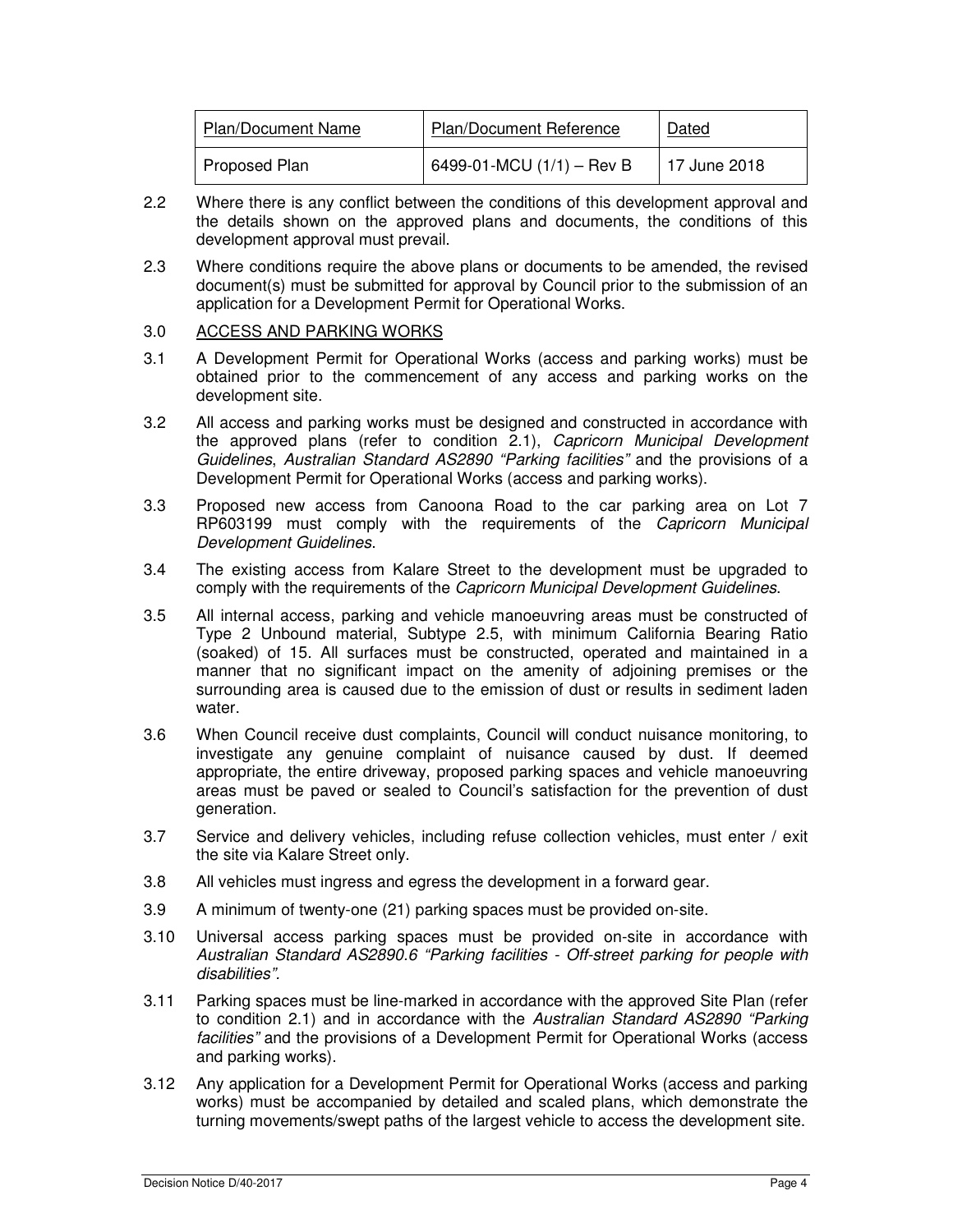- 3.13 All vehicle operation areas must be illuminated in accordance with the requirements of Australian Standard AS1158 "Lighting for roads and public spaces".
- 4.0 PLUMBING AND DRAINAGE WORKS
- 4.1 All internal plumbing and drainage works must be designed and constructed in accordance with the approved plans (refer to condition 2.1), Capricorn Municipal Development Guidelines, Water Supply (Safety and Reliability) Act 2008, Plumbing and Drainage Act 2002 and Council's Plumbing and Drainage Policies.
- 4.2 The development must be connected to Council's reticulated water networks.
- 4.3 The existing water connection point(s) must be retained, and upgraded if necessary, to service the development.
- 4.4 On-site water supply for firefighting purposes must be provided and may include the provision of a bore, dams, water storage tanks or a combination of each. This must be certified by a hydraulic engineer or other suitably qualified person.
- 4.5 Any alteration, disconnection or relocation of internal plumbing and sanitary drainage works associated with the existing building must be in accordance with regulated work under the Plumbing and Drainage Act 2002 and Council's Plumbing and Drainage Policies.
- 4.6 All sanitary drainage works must comply with Australian Plumbing and Drainage Standard AS3500 Part 2 section 3 and 4 for flood affected areas.
- 4.7 Water meter boxes located within trafficable areas must be raised or lowered to suit the finished surface levels and must be provided with heavy duty trafficable lids.
- 4.8 The existing on-site sewerage facilities must be adequate for the ancillary activities (short-term accommodation, food and drink outlet). Should the existing on-site sewerage facilities not be adequate, an upgrade of the system must be provided. The upgrade must be in accordance with the Queensland Plumbing and Wastewater Code and Council's Plumbing and Drainage Policies.
- 4.9 The existing on-site sewerage facilities are not adequate to cater for a wedding function. Where any function is proposed on the site portable toilet facilities must be provided to accommodate the guests. All waste from portable toilet facilities must be disposed at Council's sewage treatment plant by a regulated waste disposal contractor. The regulated waste disposal contractor must be licensed and must have an Agreement with Council.

# 5.0 ALLOTMENT DRAINAGE WORKS

- 5.1 A Development Permit for Operational Works (allotment drainage works) must be obtained prior to the commencement of any drainage works on the development site.
- 5.2 All allotment drainage works must be designed and constructed in accordance with the approved plans (refer to condition 2.1), Queensland Urban Drainage Manual, Capricorn Municipal Development Guidelines, sound engineering practice and the provisions of a Development Permit for Operational Works (allotment drainage works).
- 5.3 All allotment runoff (including runoff from gravel car park) from the development must be directed to a lawful point of discharge and must not restrict, impair or change the natural flow of runoff water or cause a nuisance or worsening to surrounding land or infrastructure.

# 6.0 SITE WORKS

- 6.1 A Development Permit for Operational Works (site works) must be obtained prior to the commencement of any site works on the development site.
- 6.2 Any application for a Development Permit for Operational Works (site works) must be accompanied by an earthworks plan that clearly identifies the following: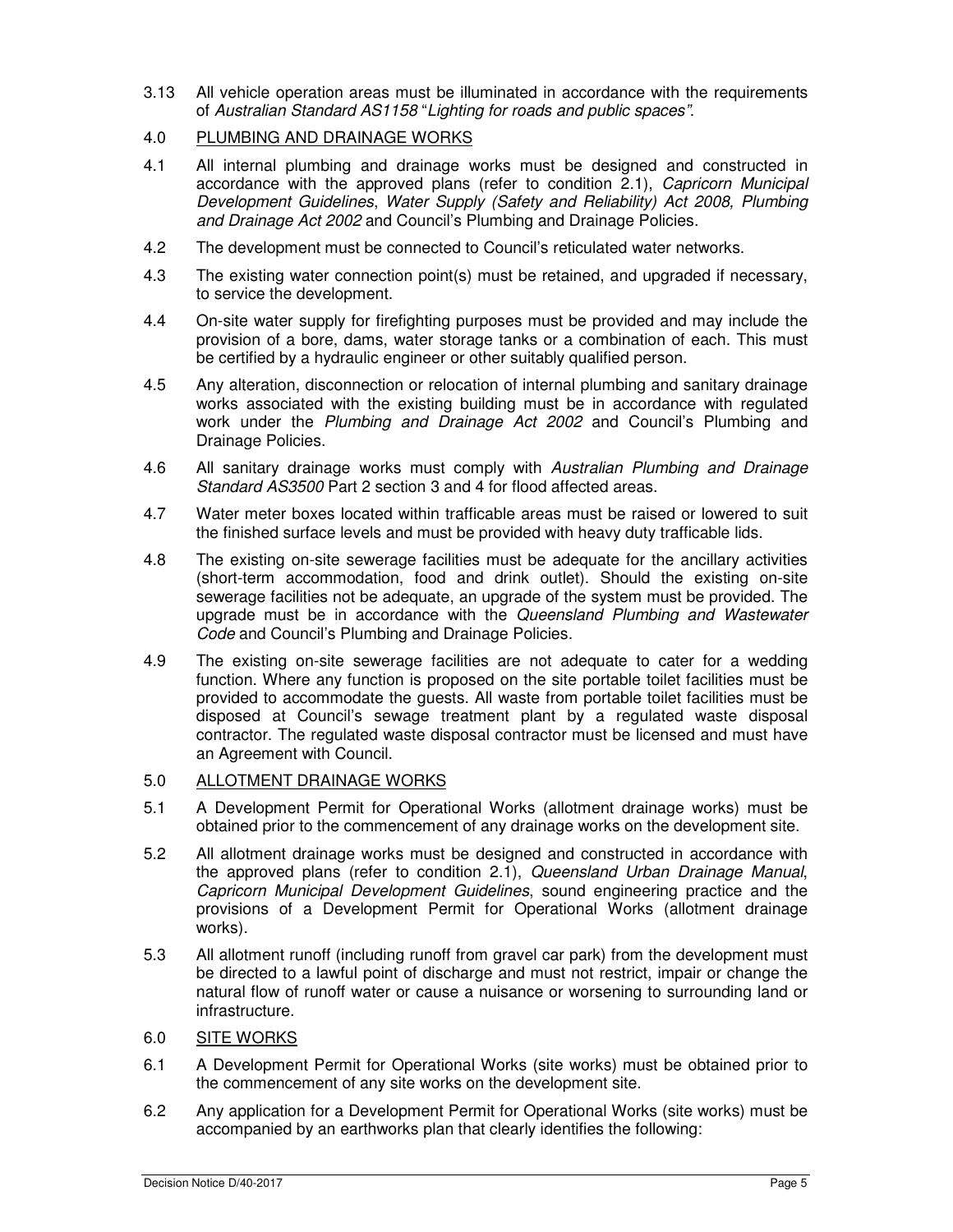- 6.2.1 the location of cut and/or fill;
- 6.2.2 the type of fill to be used and the manner in which it is to be compacted;
- 6.2.3 the quantum of fill to be deposited or removed and finished cut and/or fill levels;
- 6.2.4 details of any proposed access routes that are intended to be used to transport fill to or from the development site; and
- 6.2.5 the maintenance of access roads to and from the development site so that they are free of all cut and/or fill material and cleaned as necessary.
- 6.3 All earthworks must be undertaken in accordance with Australian Standard AS3798 "Guidelines on earthworks for commercial and residential developments".
- 6.4 Site works must be constructed such that they do not, at any time, in any way restrict, impair or change the natural flow of runoff water, or cause a nuisance or worsening to surrounding land or infrastructure.
- 6.5 All site works must be undertaken to ensure that there is:
	- 6.5.1 no increase in upstream or downstream flood levels for all levels of immunity up to a one per cent (1%) Annual exceedance probability flood event;
	- 6.5.2 no increase in velocity profiles, for which no remedy exists to prevent erosion and/or scouring. In the event that modelling shows non-compliance with the above, works must be undertaken within the system to satisfy the above criteria for development; and
	- 6.5.3 a lawful point of discharge to which the approved works drain during construction phase.

#### 7.0 BUILDING WORKS

- 7.1 Impervious paved waste storage area/s must be provided in accordance with the approved plans (refer to condition 2.1) and Environmental Protection Regulation 2008 and must be:
	- 7.1.1 designed and located so as not to cause a nuisance to neighbouring properties;
	- 7.1.2 aesthetically screened from any road frontage or adjoining property;
	- 7.1.3 surrounded by at least a 1.8 metre high screen fence that obstructs from view the contents of the waste storage area by any member of the public from any public place; and
	- 7.1.4 should the residential type bins not be adequate for the development; commercial type bins must be required and must be serviced by a commercial contractor.
- 7.2 The finished floor level for habitable areas (refer to condition 2.1) must be a minimum of 500 millimetres above a one per cent (1%) Annual exceedance probability flood inundation level.
- 7.3 All non-habitable areas subjected to flood inundation during a one per cent (1%) Annual exceedance probability flood event must be designed and constructed using suitable flood resilient materials.
- 7.4 All electrical and telecommunication services and utilities connected to the property, including electrical outlets, must be designed and installed at such a height that they are a minimum of 500 millimetres above a one per cent (1%) Annual exceedance probability flood level.
- 7.5 Any application for a Development Permit for Building Works must be accompanied by a detailed structural engineering report and a building certificate prepared by a suitably qualified Registered Professional Engineer of Queensland, which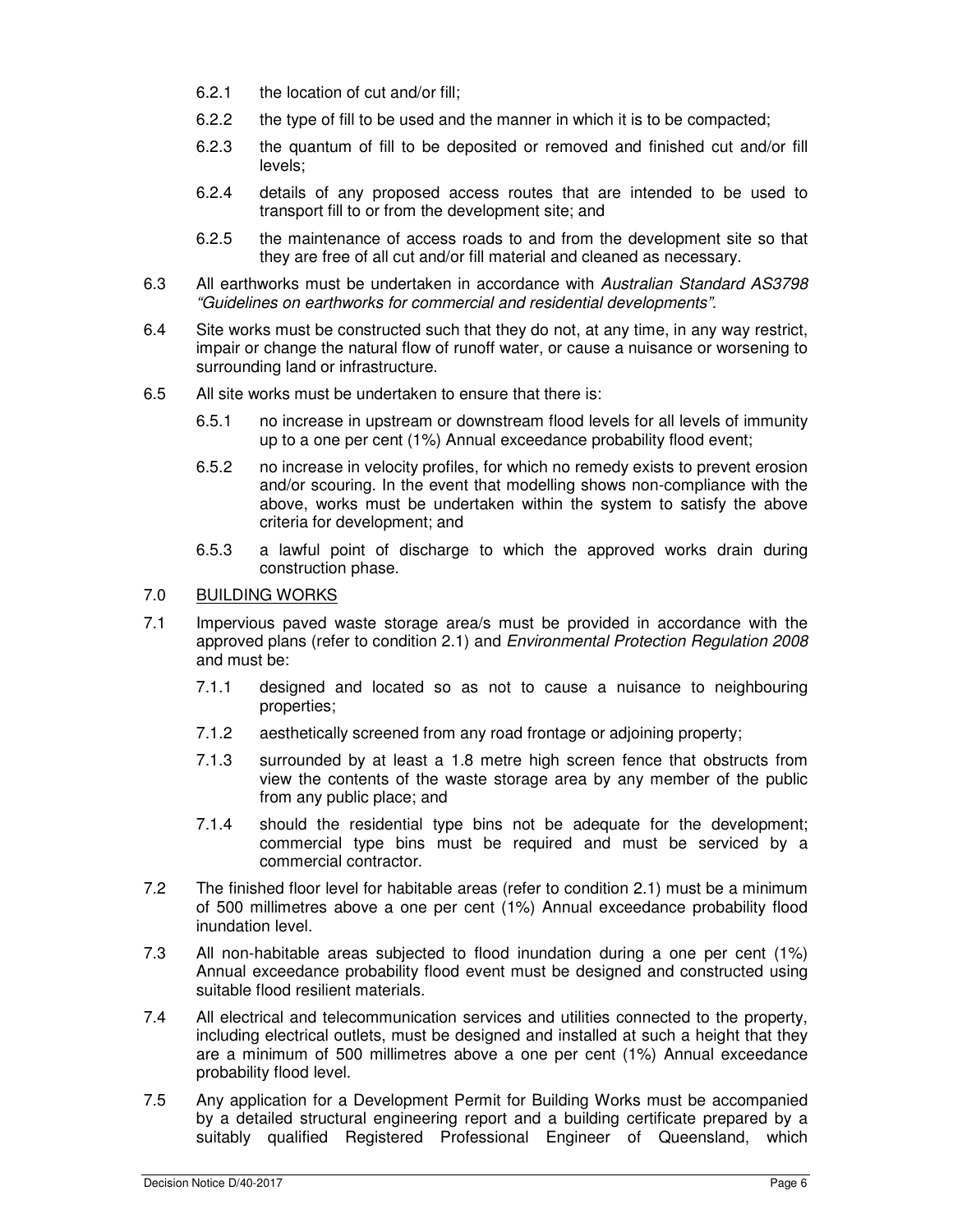demonstrates that the building has been designed to withstand the forces created by floodwaters and debris loading.

# 8.0 ELECTRICITY

8.1 Electricity connections must be provided to the proposed development to the standards of the relevant authorities.

#### 9.0 TELECOMMUNICATIONS

9.1 Telecommunication connections must be provided to the proposed development to the standards of the relevant authorities.

#### 10.0 ASSET MANAGEMENT

- 10.1 Any alteration necessary to electricity, telephone, water mains, sewerage mains, and/or public utility installations resulting from the development or in connection with the development, must be undertaken and completed at no cost to Council.
- 10.2 Any damage to existing stormwater, water supply and sewerage infrastructure, kerb and channel, pathway or roadway (including removal of concrete slurry from public land and Council infrastructure), that occurs while any works are being carried out in association with this development approval must be repaired at full cost to the developer. This includes the reinstatement of any existing traffic signs or pavement markings that may have been removed or damaged.

#### 11.0 ENVIRONMENTAL

- 11.1 The Erosion Control and Stormwater Control Management Plan prepared by a Registered Professional Engineer of Queensland in accordance with the Capricorn Municipal Design Guidelines, must be:
	- 11.1.1 implemented, monitored and maintained for the duration of the works, and until all exposed soil areas are permanently stabilised (for example, turfed, hydromulched, concreted, landscaped); and
	- 11.1.2 available on-site for inspection by Council Officers whilst all works are being carried out.

#### 12.0 ENVIRONMENTAL HEALTH

- 12.1 Any lighting devices associated with the development, such as sensory lighting, must be positioned on the development site and shielded so as not to cause glare or other nuisance to nearby residents and motorists. Night lighting must be designed, constructed and operated in accordance with Australian Standard AS4282 "Control of the obtrusive effects of outdoor lighting".
- 12.2 Noise emitted from the activity must not cause an environmental nuisance.
- 12.3 Operations on the site must have no significant impact on the amenity of adjoining premises or the surrounding area due to the emission of light, noise or dust.

# 13.0 OPERATING PROCEDURES

- 13.1 All construction materials, waste, waste skips, machinery and contractors' vehicles must be located and stored or parked within the development site. Storage of materials or parking of construction machinery or contractors' vehicles must not occur within Canoona Road or Kalare Street.
- 13.2 Where un-sealed surface treatments are utilised in access, parking and vehicle manoeuvring areas, contaminants such as oils or chemicals must not be released onto the surface treatment.
- 13.3 All waste must be stored within a waste storage area (for example, general waste, recyclable waste, pallets, empty drums etcetera) in accordance with the approved plans (refer to condition 2.1). The owner of the land must ensure that:
	- 13.3.1 the area is kept in a clean and tidy condition;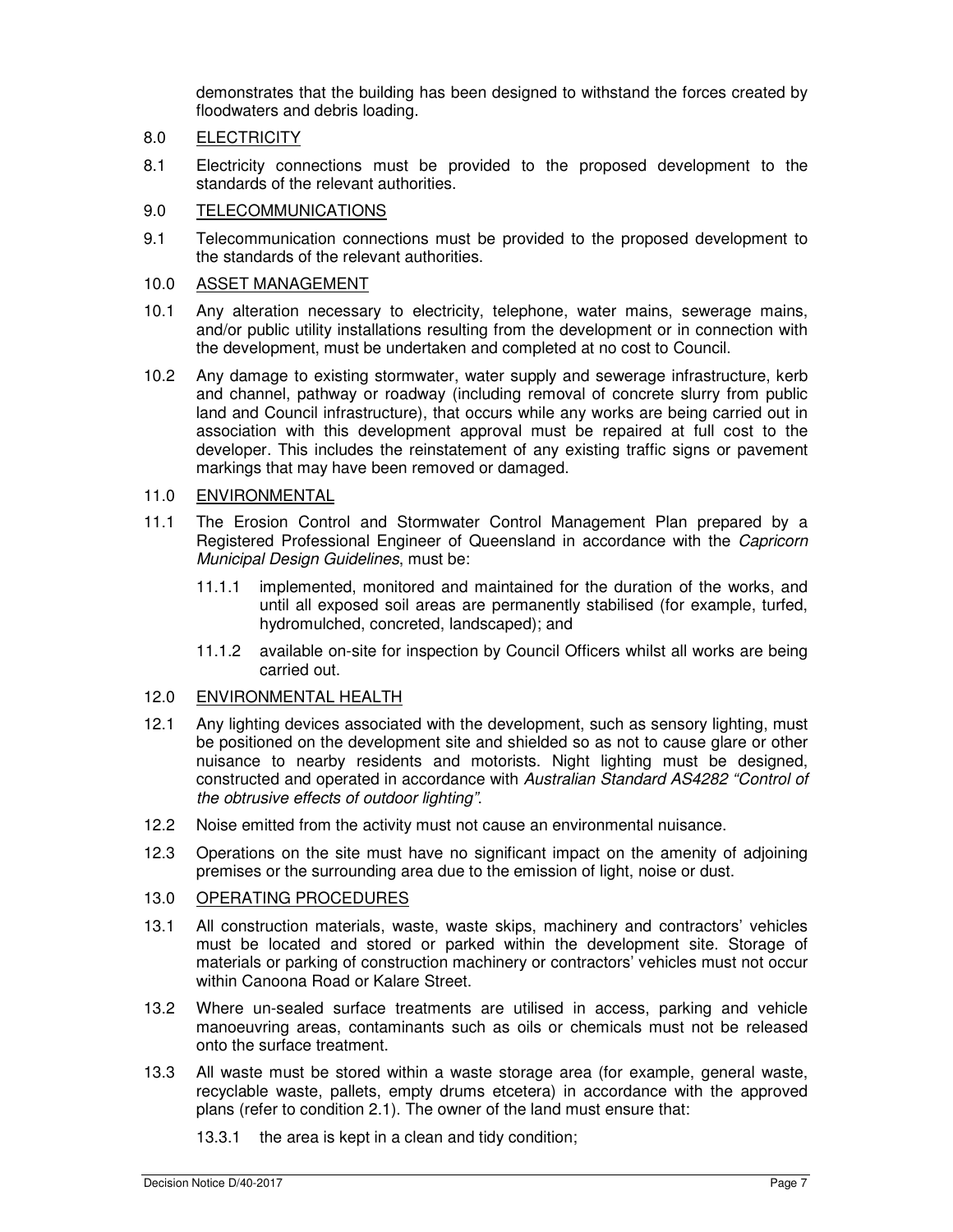- 13.3.2 fences and screens are maintained;
- 13.3.3 no waste material is stored external to the waste storage area/s;
- 13.3.4 contaminants / washdown does not discharge into water courses, drainage lines or onto adjoining properties; and
- 13.3.5 the area is maintained in accordance with *Environmental Protection* Regulation 2008.

# ADVISORY NOTES

# NOTE 1. Aboriginal Cultural Heritage

It is advised that under section 23 of the Aboriginal Cultural Heritage Act 2003, a person who carries out an activity must take all reasonable and practicable measures to ensure the activity does not harm Aboriginal cultural heritage (the "cultural heritage duty of care"). Maximum penalties for breaching the duty of care are listed in the Aboriginal cultural heritage legislation. The information on Aboriginal cultural heritage is available on the Department of Aboriginal and Torres Strait Islander and Partnerships website www.datsip.qld.gov.au.

# NOTE 2. Asbestos Removal

Any demolition and/or removal works involving asbestos materials must be undertaken in accordance with the requirements of the Work Health and Safety Act 2011 and Public Health Act 2005.

### NOTE 3. General Environmental Duty

General environmental duty under the Environmental Protection Act 1994 prohibits unlawful environmental nuisance caused by noise, aerosols, particles, dust, ash, fumes, light, odour or smoke beyond the boundaries of the development site during all stages of the development including earthworks, construction and operation.

### NOTE 4. Duty to Notify of Environmental Harm

If a person becomes aware that serious or material environmental harm is caused or threatened by an activity or an associated activity, that person has a duty to notify Rockhampton Regional Council.

### NOTE 5. Licensable Activities

Should an activity licensable by Rockhampton Regional Council be proposed for the development site, Council's Environment and Public Health Unit must be consulted to determine whether any approvals are required. Such activities may include food preparation, storage of dangerous goods or environmentally relevant activities. Approval for such activities is required before 'fit out' and operation.

# NOTE 6. General Safety Of Public During Construction

The Work Health and Safety Act 2011 and Manual of Uniform Traffic Control Devices must be complied with in carrying out any construction works, and to ensure safe traffic control and safe public access in respect of works being constructed on a road.

#### NOTE 7. Works in Road Reserve Permit

It is advised that a Works in Road Reserve Permit (including a fee for the vehicle crossover and compliance with standard Capricorn Municipal Development Guidelines, Standard Drawings) may be accepted in place of the application for a Development Permit for Operational Works (access works).

# NOTE 8. Flood Contingency Plan

7.1 The developer must prepare a Flood Contingency Plan for the subject site that addresses but is not limited to the following: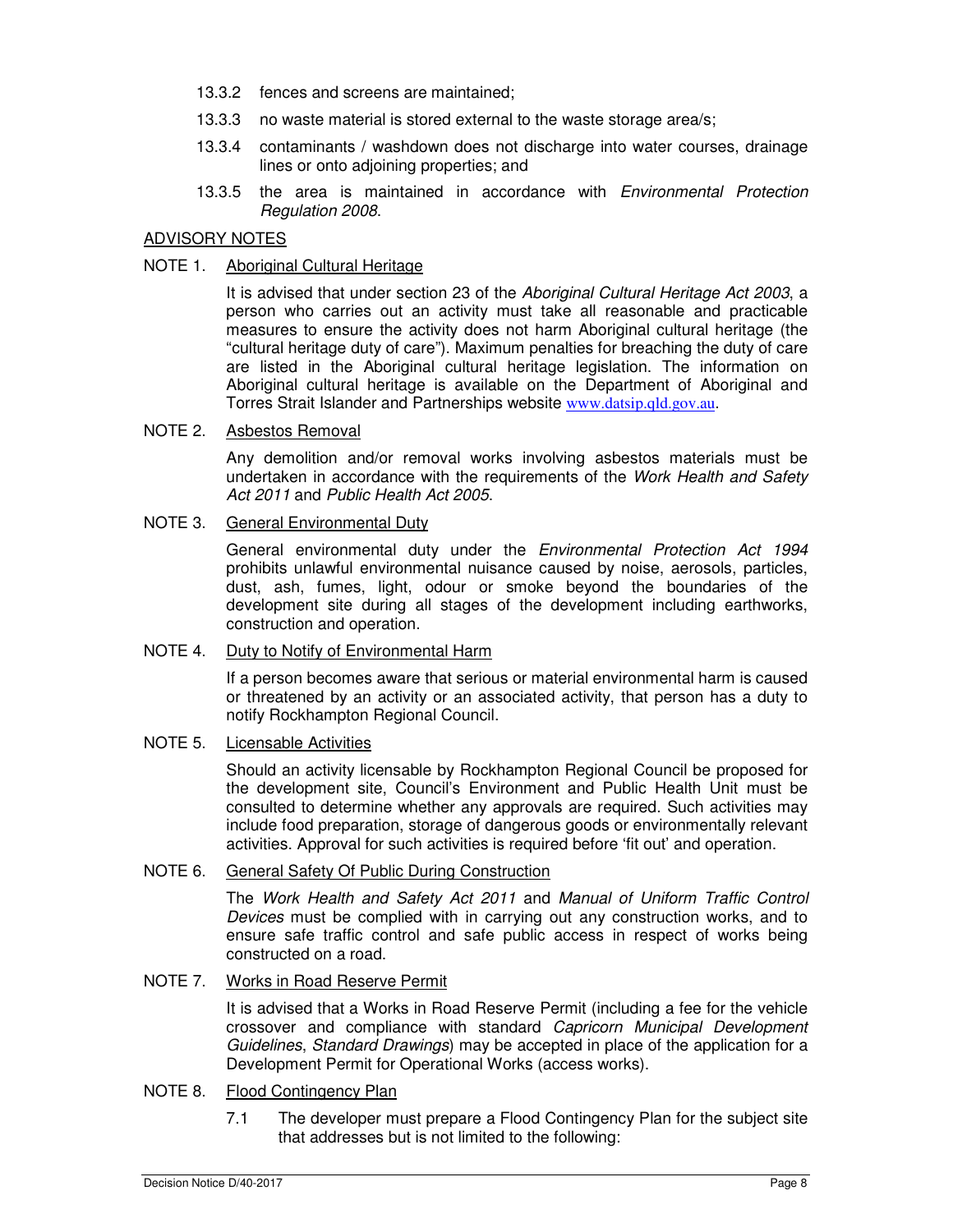- 7.1.1 Evacuation times;
- 7.1.2 Evacuation routes
- 7.1.3 Types of vehicles required for evacuation purposes;
- 7.1.4 Details the storage or removal of materials, goods or equipment during times of flood;
- 7.2 Council is not required to approve contingency plans and Council does not accept any liability for loss of or damage to property, or injury or loss of life as a result of any person using or relying on the contingency plan, or failing to use the contingency plan during a flood event.
- 7.3 It is the responsibility of the owner or occupier of the land to implement to contingency plan during a flood event or if there is a risk of flooding near the land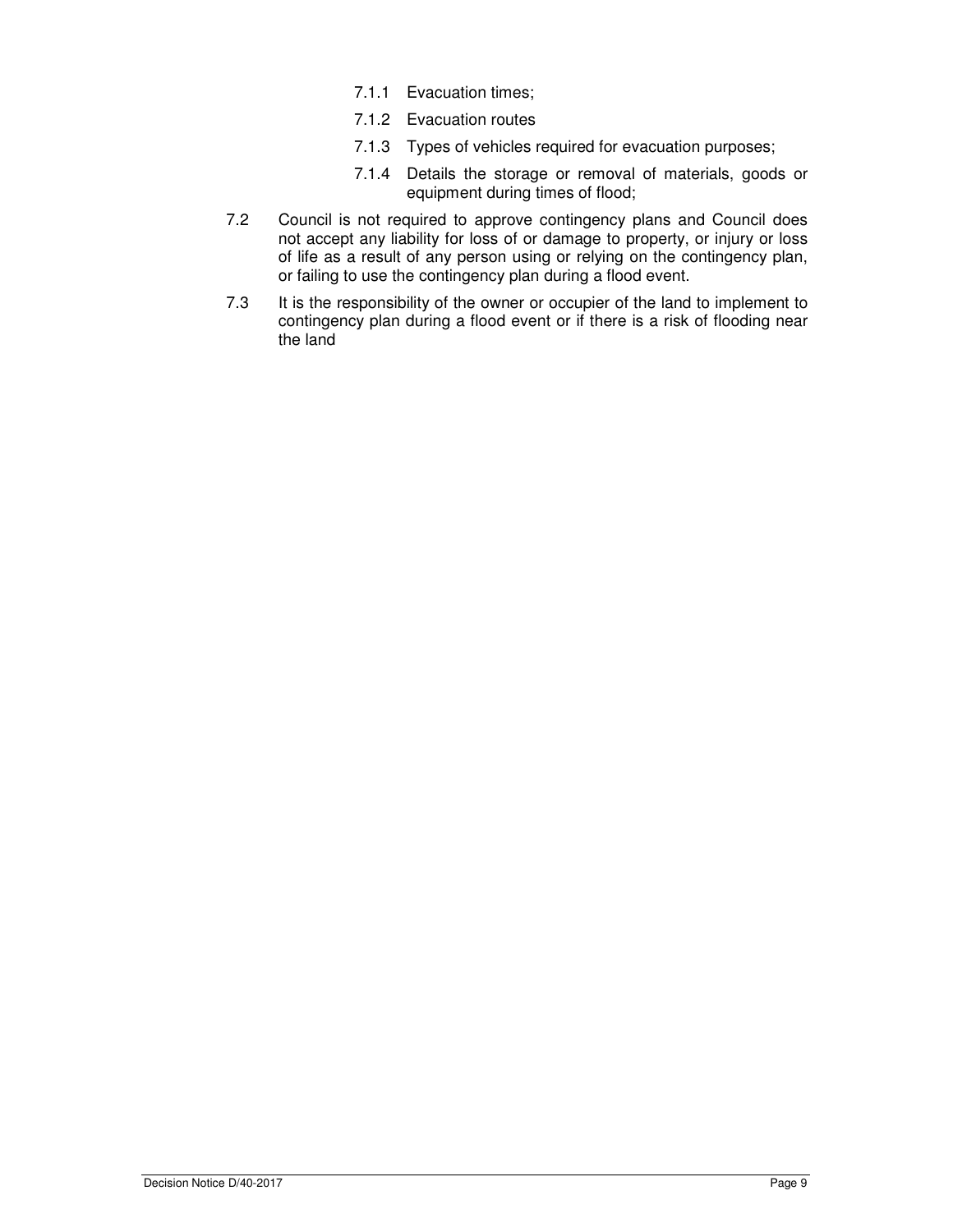

**Concurrence Agency Conditions - Department of State Development, Manufacturing, Infrastructure and Planning**

SUSTAINABLE PLANNING ACT 2009